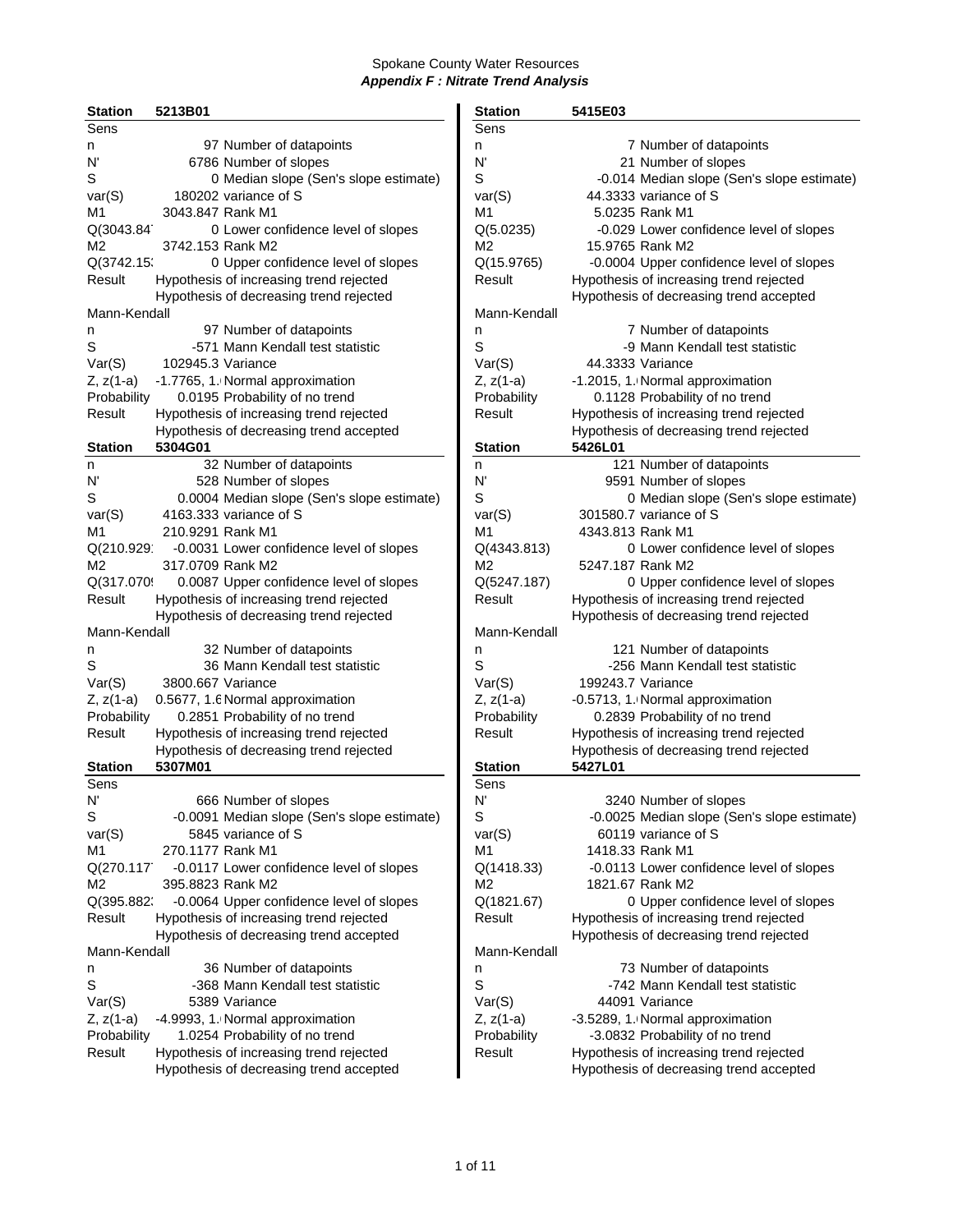| <b>Station</b> | 5308A02           |                                             | <b>Station</b> | 5505D01           |                                         |
|----------------|-------------------|---------------------------------------------|----------------|-------------------|-----------------------------------------|
| Sens           |                   |                                             | Sens           |                   |                                         |
| n              |                   | 87 Number of datapoints                     | n              |                   | 43 Number of datapoints                 |
| S              |                   | 0 Median slope (Sen's slope estimate)       | S              |                   | 0.004 Median slope (Sen's slope         |
| var(S)         |                   | 166746.3 variance of S                      | var(S)         |                   | 9775.333 variance of S                  |
| M1             | 2884.635 Rank M1  |                                             | M1             | 391.6792 Rank M1  |                                         |
| Q(2884.63!     |                   | 0 Lower confidence level of slopes          | Q(391.6792)    |                   | 0 Lower confidence level of s           |
| M2             | 3556.365 Rank M2  |                                             | M2             | 554.3208 Rank M2  |                                         |
|                |                   |                                             |                |                   |                                         |
| Q(3556.36      |                   | 0 Upper confidence level of slopes          | Q(554.3208)    |                   | 0.01 Upper confidence level of s        |
| Result         |                   | Hypothesis of increasing trend rejected     | Result         |                   | Hypothesis of increasing trend rejected |
|                |                   | Hypothesis of decreasing trend rejected     |                |                   | Hypothesis of decreasing trend rejecte  |
| Mann-Kendall   |                   |                                             | Mann-Kendall   |                   |                                         |
| n              |                   | 87 Number of datapoints                     | n              |                   | 43 Number of datapoints                 |
| S              |                   | -1940 Mann Kendall test statistic           | S              |                   | 140 Mann Kendall test statistic         |
| Var(S)         | 74400.34 Variance |                                             | Var(S)         | 9130.333 Variance |                                         |
| Z, z(1-a)      |                   | -7.1087, 1. Normal approximation            | $Z, z(1-a)$    |                   | 1.4547, 1.6 Normal approximation        |
| Probability    |                   | 1 Probability of no trend                   | Probability    |                   | 0.0729 Probability of no trend          |
| Result         |                   | Hypothesis of increasing trend rejected     | Result         |                   | Hypothesis of increasing trend rejected |
|                |                   | Hypothesis of decreasing trend accepted     |                |                   | Hypothesis of decreasing trend rejecte  |
| Station        | 5308H01           |                                             | <b>Station</b> | 5507A01           |                                         |
| Sens           |                   |                                             | Sens           |                   |                                         |
| n              |                   | 38 Number of datapoints                     | n              |                   | 46 Number of datapoints                 |
| S              |                   | -0.0062 Median slope (Sen's slope estimate) | S              |                   | -0.0012 Median slope (Sen's slope       |
|                |                   | 6832,667 variance of S                      |                |                   | 16054.33 variance of S                  |
| var(S)         |                   |                                             | var(S)         |                   |                                         |
| M1             | 302.5122 Rank M1  |                                             | M1             | 558.7845 Rank M1  |                                         |
| Q(302.512;     |                   | -0.01 Lower confidence level of slopes      | Q(558.7845)    |                   | -0.0033 Lower confidence level of s     |
| M2             | 438.4878 Rank M2  |                                             | M2             | 767.2155 Rank M2  |                                         |
| Q(438.4871     |                   | -0.0016 Upper confidence level of slopes    | Q(767.2155)    |                   | 0 Upper confidence level of s           |
| Result         |                   | Hypothesis of increasing trend rejected     | Result         |                   | Hypothesis of increasing trend rejected |
|                |                   | Hypothesis of decreasing trend accepted     |                |                   | Hypothesis of decreasing trend rejecte  |
| Mann-Kendall   |                   |                                             | Mann-Kendall   |                   |                                         |
| n              |                   | 38 Number of datapoints                     | n              |                   | 46 Number of datapoints                 |
| S              |                   | -211 Mann Kendall test statistic            | S              |                   | -409 Mann Kendall test statistic        |
| Var(S)         |                   | 6326 Variance                               | Var(S)         |                   | 11150 Variance                          |
| Z, z(1-a)      |                   | -2.6403, 1. Normal approximation            | $Z, z(1-a)$    |                   | -3.8639, 1. Normal approximation        |
| Probability    |                   | -0.212 Probability of no trend              | Probability    |                   | -19.5856 Probability of no trend        |
| Result         |                   | Hypothesis of increasing trend rejected     | Result         |                   | Hypothesis of increasing trend rejected |
|                |                   | Hypothesis of decreasing trend accepted     |                |                   | Hypothesis of decreasing trend accept   |
| <b>Station</b> | 5310Q10           |                                             | <b>Station</b> | 5507H01           |                                         |
| Sens           |                   |                                             | Sens           |                   |                                         |
| Variable       | Value             | Comment                                     | n              |                   | 44 Number of datapoints                 |
|                |                   | 19 Number of datapoints                     |                |                   |                                         |
| n              |                   |                                             |                |                   |                                         |
| S              |                   | -0.0111 Median slope (Sen's slope estimate) | S              |                   | 0 Median slope (Sen's slope             |
| var(S)         |                   | 950 variance of S                           | var(S)         |                   | 11891 variance of S                     |
| M1             |                   | 69.6489 Rank M1                             | M1             | 450.8098 Rank M1  |                                         |
| Q(69.6489)     |                   | -0.0225 Lower confidence level of slopes    | Q(450.8098)    |                   | -0.0006 Lower confidence level of s     |
| M2             | 120.3512 Rank M2  |                                             | M2             | 630.1902 Rank M2  |                                         |
| Q(120.351;     |                   | 0 Upper confidence level of slopes          | Q(630.1902)    |                   | 0.0004 Upper confidence level of s      |
| Result         |                   | Hypothesis of increasing trend rejected     | Result         |                   | Hypothesis of increasing trend rejected |
|                |                   | Hypothesis of decreasing trend rejected     |                |                   | Hypothesis of decreasing trend rejecte  |
| Mann-Kendall   |                   |                                             | Mann-Kendall   |                   |                                         |
| n              |                   | 19 Number of datapoints                     | n              |                   | 44 Number of datapoints                 |
| S              |                   | -61 Mann Kendall test statistic             | S              |                   | -7 Mann Kendall test statistic          |
| Var(S)         |                   | 817 Variance                                | Var(S)         | 9775.333 Variance |                                         |
| Z, z(1-a)      |                   | -2.0991, 1. Normal approximation            | $Z, z(1-a)$    |                   | -0.0607, 1. Normal approximation        |
| Probability    |                   | -0.0315 Probability of no trend             | Probability    |                   | 0.4758 Probability of no trend          |
| Result         |                   | Hypothesis of increasing trend rejected     | Result         |                   | Hypothesis of increasing trend rejected |
|                |                   |                                             |                |                   |                                         |
|                |                   | Hypothesis of decreasing trend accepted     |                |                   | Hypothesis of decreasing trend rejecte  |

| <b>Station</b> | 5308A02           |                                             | <b>Station</b> | 5505D01                                     |
|----------------|-------------------|---------------------------------------------|----------------|---------------------------------------------|
| Sens           |                   |                                             | Sens           |                                             |
| n              |                   | 87 Number of datapoints                     | n              | 43 Number of datapoints                     |
| S              |                   | 0 Median slope (Sen's slope estimate)       | S              | 0.004 Median slope (Sen's slope estimate)   |
| var(S)         |                   | 166746.3 variance of S                      | var(S)         | 9775.333 variance of S                      |
| M1             | 2884.635 Rank M1  |                                             | M <sub>1</sub> | 391.6792 Rank M1                            |
| Q(2884.63!     |                   | 0 Lower confidence level of slopes          | Q(391.6792)    | 0 Lower confidence level of slopes          |
| М2             | 3556.365 Rank M2  |                                             | M2             | 554.3208 Rank M2                            |
| Q(3556.36      |                   | 0 Upper confidence level of slopes          | Q(554.3208)    | 0.01 Upper confidence level of slopes       |
| Result         |                   | Hypothesis of increasing trend rejected     | Result         | Hypothesis of increasing trend rejected     |
|                |                   | Hypothesis of decreasing trend rejected     |                | Hypothesis of decreasing trend rejected     |
| Mann-Kendall   |                   |                                             | Mann-Kendall   |                                             |
| n              |                   | 87 Number of datapoints                     | n              | 43 Number of datapoints                     |
| S              |                   | -1940 Mann Kendall test statistic           | S              | 140 Mann Kendall test statistic             |
| Var(S)         | 74400.34 Variance |                                             | Var(S)         | 9130.333 Variance                           |
| Z, z(1-a)      |                   | -7.1087, 1. Normal approximation            | $Z, z(1-a)$    | 1.4547, 1.6 Normal approximation            |
| Probability    |                   | 1 Probability of no trend                   | Probability    | 0.0729 Probability of no trend              |
| Result         |                   | Hypothesis of increasing trend rejected     | Result         | Hypothesis of increasing trend rejected     |
|                |                   | Hypothesis of decreasing trend accepted     |                | Hypothesis of decreasing trend rejected     |
| <b>Station</b> | 5308H01           |                                             | <b>Station</b> | 5507A01                                     |
| Sens           |                   |                                             | Sens           |                                             |
| n              |                   | 38 Number of datapoints                     | n              | 46 Number of datapoints                     |
| S              |                   | -0.0062 Median slope (Sen's slope estimate) | S              | -0.0012 Median slope (Sen's slope estimate) |
| var(S)         |                   | 6832.667 variance of S                      | var(S)         | 16054.33 variance of S                      |
| M1             | 302.5122 Rank M1  |                                             | M1             | 558.7845 Rank M1                            |
| Q(302.512;     |                   | -0.01 Lower confidence level of slopes      | Q(558.7845)    | -0.0033 Lower confidence level of slopes    |
| М2             | 438.4878 Rank M2  |                                             | M <sub>2</sub> | 767.2155 Rank M2                            |
| Q(438.487)     |                   | -0.0016 Upper confidence level of slopes    | Q(767.2155)    | 0 Upper confidence level of slopes          |
| Result         |                   | Hypothesis of increasing trend rejected     | Result         | Hypothesis of increasing trend rejected     |
|                |                   | Hypothesis of decreasing trend accepted     |                | Hypothesis of decreasing trend rejected     |
| Mann-Kendall   |                   |                                             | Mann-Kendall   |                                             |
| n              |                   | 38 Number of datapoints                     | n              | 46 Number of datapoints                     |
| S              |                   | -211 Mann Kendall test statistic            | S              | -409 Mann Kendall test statistic            |
| Var(S)         |                   | 6326 Variance                               | Var(S)         | 11150 Variance                              |
| Z, z(1-a)      |                   | -2.6403, 1. Normal approximation            | $Z, z(1-a)$    | -3.8639, 1. Normal approximation            |
| Probability    |                   | -0.212 Probability of no trend              | Probability    | -19.5856 Probability of no trend            |
| Result         |                   | Hypothesis of increasing trend rejected     | Result         | Hypothesis of increasing trend rejected     |
|                |                   | Hypothesis of decreasing trend accepted     |                | Hypothesis of decreasing trend accepted     |
| Station        | 5310Q10           |                                             | <b>Station</b> | 5507H01                                     |
| Sens           |                   |                                             | Sens           |                                             |
| Variable       | Value             | Comment                                     | n              | 44 Number of datapoints                     |
| n              |                   | 19 Number of datapoints                     |                |                                             |
| S              |                   | -0.0111 Median slope (Sen's slope estimate) | S              | 0 Median slope (Sen's slope estimate)       |
| var(S)         |                   | 950 variance of S                           | var(S)         | 11891 variance of S                         |
| M1             |                   | 69.6489 Rank M1                             | M1             | 450.8098 Rank M1                            |
| Q(69.6489)     |                   | -0.0225 Lower confidence level of slopes    | Q(450.8098)    | -0.0006 Lower confidence level of slopes    |
| М2             | 120.3512 Rank M2  |                                             | M2             | 630.1902 Rank M2                            |
| Q(120.351;     |                   | 0 Upper confidence level of slopes          | Q(630.1902)    | 0.0004 Upper confidence level of slopes     |
| Result         |                   |                                             | Result         | Hypothesis of increasing trend rejected     |
|                |                   | Hypothesis of increasing trend rejected     |                |                                             |
|                |                   | Hypothesis of decreasing trend rejected     |                | Hypothesis of decreasing trend rejected     |
| Mann-Kendall   |                   |                                             | Mann-Kendall   |                                             |
| n              |                   | 19 Number of datapoints                     | n<br>S         | 44 Number of datapoints                     |
| S              |                   | -61 Mann Kendall test statistic             |                | -7 Mann Kendall test statistic              |
| Var(S)         |                   | 817 Variance                                | Var(S)         | 9775.333 Variance                           |
| Z, z(1-a)      |                   | -2.0991, 1. Normal approximation            | $Z, z(1-a)$    | -0.0607, 1. Normal approximation            |
| Probability    |                   | -0.0315 Probability of no trend             | Probability    | 0.4758 Probability of no trend              |
| Result         |                   | Hypothesis of increasing trend rejected     | Result         | Hypothesis of increasing trend rejected     |
|                |                   | Hypothesis of decreasing trend accepted     |                | Hypothesis of decreasing trend rejected     |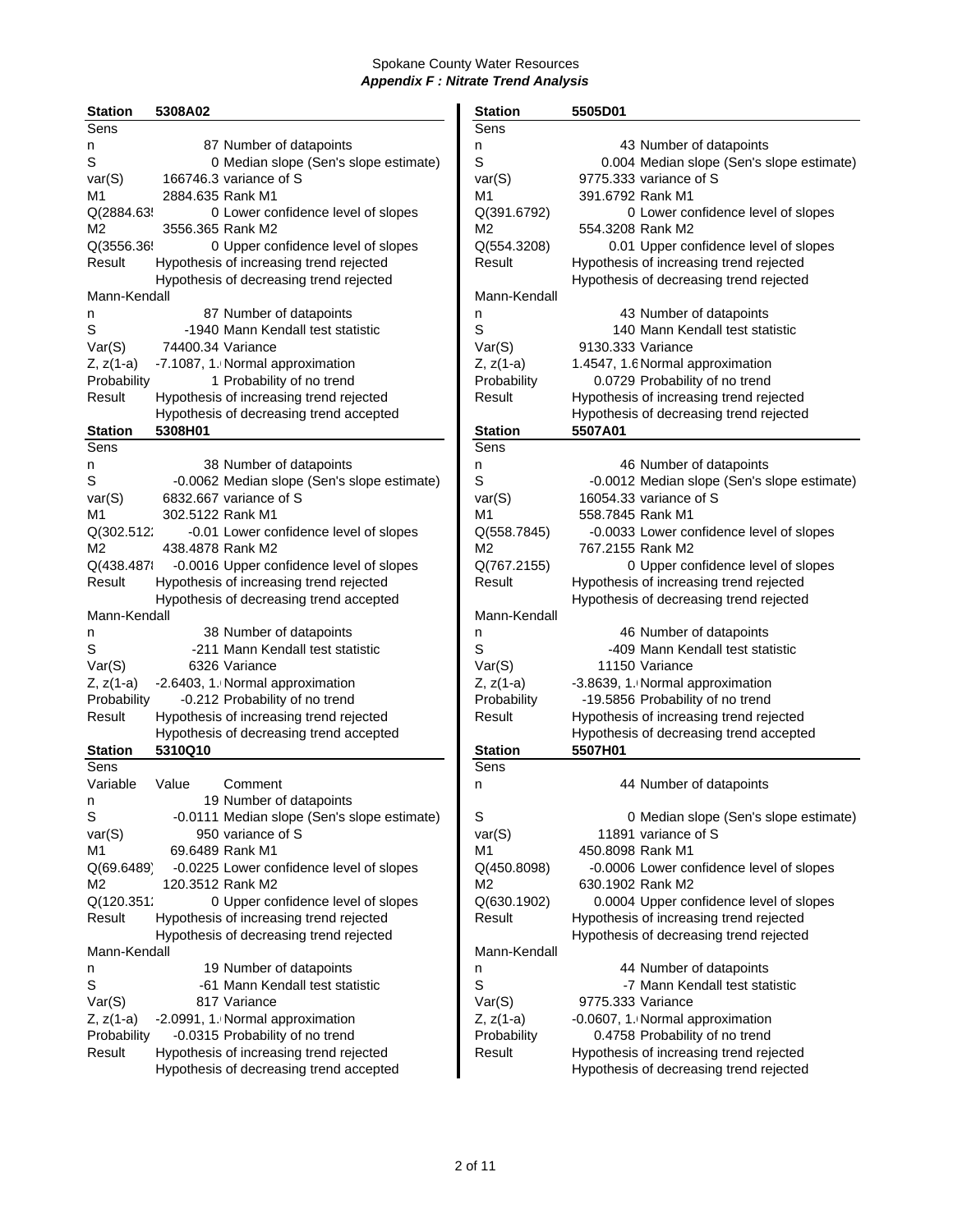| <b>Station</b>   | 5311J05           |                                                                               | <b>Station</b>         | 5508M01           |                                                            |
|------------------|-------------------|-------------------------------------------------------------------------------|------------------------|-------------------|------------------------------------------------------------|
| Sens             |                   |                                                                               | Sens                   |                   |                                                            |
| n                |                   | 51 Number of datapoints                                                       | n                      |                   | 45 Number of datapoints                                    |
| N'               |                   | 1326 Number of slopes                                                         | N'                     |                   | 1225 Number of slopes                                      |
| var(S)           |                   | 16056.33 variance of S                                                        | var(S)                 |                   | 14290.67 variance of S                                     |
| M1               | 558.7781 Rank M1  |                                                                               | M1                     | 514.1754 Rank M1  |                                                            |
| Q(558.778        |                   | -0.0053 Lower confidence level of slopes                                      | Q(514.1754)            |                   | -0.0004 Lower confidence level of s                        |
| M2               | 767.2219 Rank M2  |                                                                               | M2                     | 710.8246 Rank M2  |                                                            |
| Q(767.2219       |                   | -0.001 Upper confidence level of slopes                                       | Q(710.8246)            |                   | 0 Upper confidence level of s                              |
| Result           |                   | Hypothesis of increasing trend rejected                                       | Result                 |                   | Hypothesis of increasing trend rejected                    |
|                  |                   | Hypothesis of decreasing trend accepted                                       |                        |                   | Hypothesis of decreasing trend rejecte                     |
| Mann-Kendall     |                   |                                                                               | Mann-Kendall           |                   |                                                            |
| n                |                   | 51 Number of datapoints                                                       | n                      |                   | 45 Number of datapoints                                    |
| S                |                   | -344 Mann Kendall test statistic                                              | S                      |                   | -149 Mann Kendall test statistic                           |
| Var(S)           | 15155.33 Variance |                                                                               | Var(S)                 |                   | 10449 Variance                                             |
| Z, z(1-a)        |                   | -2.7862, 1. Normal approximation                                              | $Z, z(1-a)$            |                   | -1.4479, 1. Normal approximation                           |
| Probability      |                   | -0.3144 Probability of no trend                                               | Probability            |                   | 0.0682 Probability of no trend                             |
| Result           |                   | Hypothesis of increasing trend rejected                                       | Result                 |                   | Hypothesis of increasing trend rejected                    |
|                  |                   | Hypothesis of decreasing trend accepted                                       |                        |                   | Hypothesis of decreasing trend rejecte                     |
| Station          | 5311J07           |                                                                               | <b>Station</b>         | 5508M02           |                                                            |
| Sens             |                   |                                                                               | Sens                   |                   |                                                            |
| n                |                   | 48 Number of datapoints                                                       | n                      |                   | 48 Number of datapoints                                    |
| N'               |                   | 1275 Number of slopes                                                         | N'                     |                   | 1326 Number of slopes                                      |
| var(S)           |                   | 15157.33 variance of S                                                        | var(S)                 |                   | 16058.33 variance of S                                     |
| M1               | 536.2378 Rank M1  |                                                                               | M1                     | 558.7716 Rank M1  |                                                            |
|                  |                   | -0.0041 Lower confidence level of slopes                                      | Q(558.7716)            |                   | 0 Lower confidence level of s                              |
| Q(536.2378<br>M2 | 738.7622 Rank M2  |                                                                               | M2                     | 767.2284 Rank M2  |                                                            |
| Q(738.762)       |                   |                                                                               | Q(767.2284)            |                   | 0.0003 Upper confidence level of s                         |
| Result           |                   | 0 Upper confidence level of slopes<br>Hypothesis of increasing trend rejected | Result                 |                   | Hypothesis of increasing trend rejected                    |
|                  |                   | Hypothesis of decreasing trend rejected                                       |                        |                   | Hypothesis of decreasing trend rejecte                     |
|                  |                   |                                                                               |                        |                   |                                                            |
| Mann-Kendall     |                   |                                                                               | Mann-Kendall           |                   |                                                            |
| n<br>S           |                   | 48 Number of datapoints<br>-292 Mann Kendall test statistic                   | n<br>S                 |                   | 48 Number of datapoints<br>106 Mann Kendall test statistic |
|                  | 12657.67 Variance |                                                                               |                        | 12657.67 Variance |                                                            |
| Var(S)           |                   |                                                                               | Var(S)                 |                   |                                                            |
| Z, z(1-a)        |                   | -2.5865, 1. Normal approximation                                              | $Z, z(1-a)$            |                   | 0.9333, 1.6 Normal approximation                           |
| Probability      |                   | -0.1828 Probability of no trend                                               | Probability            |                   | 0.1754 Probability of no trend                             |
| Result           |                   | Hypothesis of increasing trend rejected                                       | Result                 |                   | Hypothesis of increasing trend rejected                    |
|                  | 5312C01           | Hypothesis of decreasing trend accepted                                       |                        | 5515C01           | Hypothesis of decreasing trend rejecte                     |
| Station<br>Sens  |                   |                                                                               | <b>Station</b><br>Sens |                   |                                                            |
|                  |                   | 39 Number of datapoints                                                       |                        |                   | 46 Number of datapoints                                    |
| n<br>N'          |                   | 820 Number of slopes                                                          | n<br>N,                |                   | 1081 Number of slopes                                      |
|                  |                   | 7926.667 variance of S                                                        | var(S)                 |                   | 11891 variance of S                                        |
| var(S)<br>M1     | 336.7713 Rank M1  |                                                                               | M1                     | 450.8098 Rank M1  |                                                            |
|                  |                   |                                                                               |                        |                   |                                                            |
| Q(336.771;       | 483.2287 Rank M2  | -0.0019 Lower confidence level of slopes                                      | Q(450.8098)            |                   | -0.0183 Lower confidence level of s                        |
| M2               |                   |                                                                               | M2                     | 630.1902 Rank M2  |                                                            |
| Q(483.228        |                   | 0.0015 Upper confidence level of slopes                                       | Q(630.1902)            |                   | -0.0027 Upper confidence level of s                        |
| Result           |                   | Hypothesis of increasing trend rejected                                       | Result                 |                   | Hypothesis of increasing trend rejected                    |
|                  |                   | Hypothesis of decreasing trend rejected                                       |                        |                   | Hypothesis of decreasing trend accepte                     |
| Mann-Kendall     |                   |                                                                               | Mann-Kendall           |                   |                                                            |
| n                |                   | 39 Number of datapoints                                                       | n                      |                   | 46 Number of datapoints                                    |
| S                |                   | -21 Mann Kendall test statistic                                               | S                      |                   | -271 Mann Kendall test statistic                           |
| Var(S)           | 6833.667 Variance |                                                                               | Var(S)                 |                   | 11155 Variance                                             |
| Z, z(1-a)        |                   | -0.2419, 1. Normal approximation                                              | $Z, z(1-a)$            |                   | -2.5564, 1. Normal approximation                           |
| Probability      |                   | 0.4044 Probability of no trend                                                | Probability            |                   | -0.1681 Probability of no trend                            |
| Result           |                   | Hypothesis of increasing trend rejected                                       | Result                 |                   | Hypothesis of increasing trend rejected                    |
|                  |                   | Hypothesis of decreasing trend rejected                                       |                        |                   | Hypothesis of decreasing trend accepte                     |

| <b>Station</b>   | 5311J05           |                                          | <b>Station</b> | 5508M01                                                |
|------------------|-------------------|------------------------------------------|----------------|--------------------------------------------------------|
| <b>Sens</b>      |                   |                                          | Sens           |                                                        |
| n                |                   | 51 Number of datapoints                  | n              | 45 Number of datapoints                                |
| N'               |                   | 1326 Number of slopes                    | N'             | 1225 Number of slopes                                  |
| var(S)           |                   | 16056.33 variance of S                   | var(S)         | 14290.67 variance of S                                 |
| M1               | 558.7781 Rank M1  |                                          | M1             | 514.1754 Rank M1                                       |
| Q(558.778        |                   | -0.0053 Lower confidence level of slopes | Q(514.1754)    | -0.0004 Lower confidence level of slopes               |
| М2               | 767.2219 Rank M2  |                                          | M2             | 710.8246 Rank M2                                       |
| Q(767.221!       |                   | -0.001 Upper confidence level of slopes  | Q(710.8246)    | 0 Upper confidence level of slopes                     |
| Result           |                   | Hypothesis of increasing trend rejected  | Result         | Hypothesis of increasing trend rejected                |
|                  |                   | Hypothesis of decreasing trend accepted  |                | Hypothesis of decreasing trend rejected                |
| Mann-Kendall     |                   |                                          | Mann-Kendall   |                                                        |
| n                |                   | 51 Number of datapoints                  | n              | 45 Number of datapoints                                |
| S                |                   | -344 Mann Kendall test statistic         | S              | -149 Mann Kendall test statistic                       |
| Var(S)           | 15155.33 Variance |                                          | Var(S)         | 10449 Variance                                         |
| Z, z(1-a)        |                   | -2.7862, 1. Normal approximation         | $Z, z(1-a)$    | -1.4479, 1. Normal approximation                       |
| Probability      |                   | -0.3144 Probability of no trend          | Probability    | 0.0682 Probability of no trend                         |
| Result           |                   | Hypothesis of increasing trend rejected  | Result         | Hypothesis of increasing trend rejected                |
|                  |                   | Hypothesis of decreasing trend accepted  |                | Hypothesis of decreasing trend rejected                |
| Station          | 5311J07           |                                          | <b>Station</b> | 5508M02                                                |
| Sens             |                   |                                          | Sens           |                                                        |
| n                |                   | 48 Number of datapoints                  | n              | 48 Number of datapoints                                |
| N'               |                   | 1275 Number of slopes                    | N'             | 1326 Number of slopes                                  |
| var(S)           |                   | 15157.33 variance of S                   | var(S)         | 16058.33 variance of S                                 |
| M1               | 536.2378 Rank M1  |                                          | M1             | 558.7716 Rank M1                                       |
|                  |                   |                                          | Q(558.7716)    |                                                        |
| Q(536.237)<br>М2 | 738.7622 Rank M2  | -0.0041 Lower confidence level of slopes | M <sub>2</sub> | 0 Lower confidence level of slopes<br>767.2284 Rank M2 |
| Q(738.762)       |                   |                                          | Q(767.2284)    |                                                        |
| Result           |                   | 0 Upper confidence level of slopes       | Result         | 0.0003 Upper confidence level of slopes                |
|                  |                   | Hypothesis of increasing trend rejected  |                | Hypothesis of increasing trend rejected                |
|                  |                   | Hypothesis of decreasing trend rejected  |                | Hypothesis of decreasing trend rejected                |
| Mann-Kendall     |                   |                                          | Mann-Kendall   |                                                        |
| n                |                   | 48 Number of datapoints                  | n              | 48 Number of datapoints                                |
| S                |                   | -292 Mann Kendall test statistic         | S              | 106 Mann Kendall test statistic                        |
| Var(S)           | 12657.67 Variance |                                          | Var(S)         | 12657.67 Variance                                      |
| Z, z(1-a)        |                   | -2.5865, 1. Normal approximation         | $Z, z(1-a)$    | 0.9333, 1.6 Normal approximation                       |
| Probability      |                   | -0.1828 Probability of no trend          | Probability    | 0.1754 Probability of no trend                         |
| Result           |                   | Hypothesis of increasing trend rejected  | Result         | Hypothesis of increasing trend rejected                |
|                  |                   | Hypothesis of decreasing trend accepted  |                | Hypothesis of decreasing trend rejected                |
| Station          | 5312C01           |                                          | <b>Station</b> | 5515C01                                                |
| Sens             |                   |                                          | Sens           |                                                        |
| n                |                   | 39 Number of datapoints                  | n              | 46 Number of datapoints                                |
| N.               |                   | 820 Number of slopes                     | N'             | 1081 Number of slopes                                  |
| var(S)           |                   | 7926.667 variance of S                   | var(S)         | 11891 variance of S                                    |
| M1               | 336.7713 Rank M1  |                                          | M1             | 450.8098 Rank M1                                       |
| Q(336.771:       |                   | -0.0019 Lower confidence level of slopes | Q(450.8098)    | -0.0183 Lower confidence level of slopes               |
| М2               | 483.2287 Rank M2  |                                          | M2             | 630.1902 Rank M2                                       |
| Q(483.228        |                   | 0.0015 Upper confidence level of slopes  | Q(630.1902)    | -0.0027 Upper confidence level of slopes               |
| Result           |                   | Hypothesis of increasing trend rejected  | Result         | Hypothesis of increasing trend rejected                |
|                  |                   | Hypothesis of decreasing trend rejected  |                | Hypothesis of decreasing trend accepted                |
| Mann-Kendall     |                   |                                          | Mann-Kendall   |                                                        |
| n                |                   | 39 Number of datapoints                  | n              | 46 Number of datapoints                                |
| S                |                   | -21 Mann Kendall test statistic          | S              | -271 Mann Kendall test statistic                       |
| Var(S)           | 6833.667 Variance |                                          | Var(S)         | 11155 Variance                                         |
| Z, z(1-a)        |                   | -0.2419, 1. Normal approximation         | $Z, z(1-a)$    | -2.5564, 1. Normal approximation                       |
| Probability      |                   | 0.4044 Probability of no trend           | Probability    | -0.1681 Probability of no trend                        |
| Result           |                   | Hypothesis of increasing trend rejected  | Result         | Hypothesis of increasing trend rejected                |
|                  |                   | Hypothesis of decreasing trend rejected  |                | Hypothesis of decreasing trend accepted                |
|                  |                   |                                          |                |                                                        |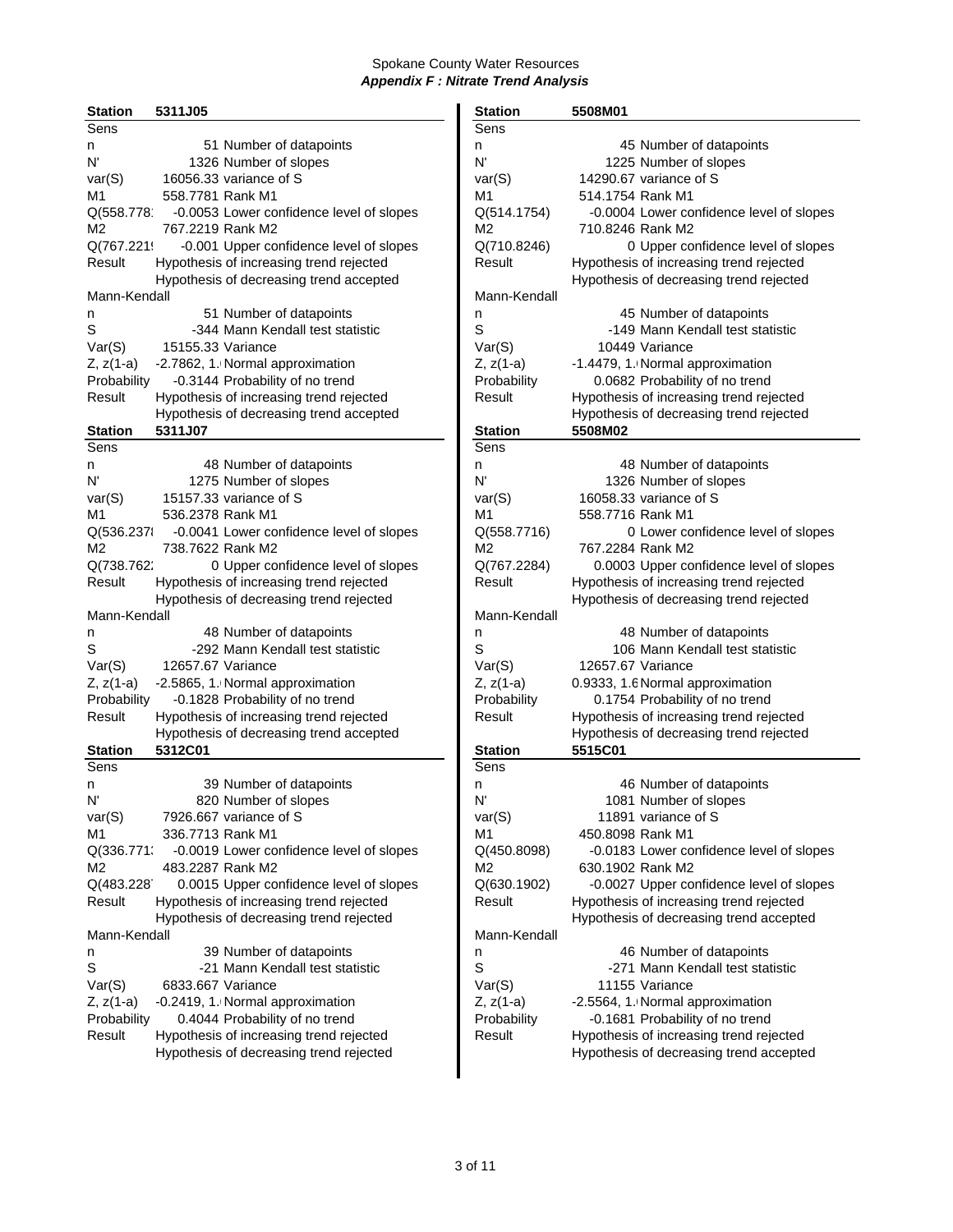| <b>Station</b>         | 5312H01           |                                             | <b>Station</b>         | 5517D05           |                                             |
|------------------------|-------------------|---------------------------------------------|------------------------|-------------------|---------------------------------------------|
| Sens                   |                   |                                             | Sens                   |                   |                                             |
| Variable               | Value             | Comment                                     | n                      |                   | 56 Number of datapoints                     |
| n                      |                   | 101 Number of datapoints                    |                        |                   |                                             |
| $\mathbb S$            |                   | 0.0002 Median slope (Sen's slope estimate)  | S                      |                   | -0.0054 Median slope (Sen's slope estimate) |
| var(S)                 |                   | 199244.7 variance of S                      | var(S)                 |                   | 20019 variance of S                         |
| M1                     | 3262.862 Rank M1  |                                             | M1                     | 653.6257 Rank M1  |                                             |
| Q(3262.86;             |                   | 0 Lower confidence level of slopes          | Q(653.6257)            |                   | -0.0084 Lower confidence level of slopes    |
| M <sub>2</sub>         | 3997.138 Rank M2  |                                             | M <sub>2</sub>         | 886.3743 Rank M2  |                                             |
| Q(3997.13              |                   | 0.0029 Upper confidence level of slopes     | Q(886.3743)            |                   | -0.0028 Upper confidence level of slopes    |
| Result                 |                   | Hypothesis of increasing trend rejected     | Result                 |                   | Hypothesis of increasing trend rejected     |
|                        |                   | Hypothesis of decreasing trend rejected     |                        |                   | Hypothesis of decreasing trend accepted     |
| Mann-Kendall           |                   |                                             | Mann-Kendall           |                   |                                             |
| n                      |                   | 101 Number of datapoints                    | n                      |                   | 56 Number of datapoints                     |
| $\mathbb S$            |                   | 2274 Mann Kendall test statistic            | S                      |                   | -471 Mann Kendall test statistic            |
| Var(S)                 |                   | 116148 Variance                             | Var(S)                 |                   | 20019 Variance                              |
| $Z, z(1-a)$            |                   | 6.6695, 1.6 Normal approximation            | $Z, z(1-a)$            |                   | -3.3218, 1. Normal approximation            |
| Probability            |                   | 0 Probability of no trend                   | Probability            |                   | -1.4563 Probability of no trend             |
| Result                 |                   | Hypothesis of increasing trend accepted     | Result                 |                   | Hypothesis of increasing trend rejected     |
|                        |                   |                                             |                        |                   |                                             |
|                        |                   | Hypothesis of decreasing trend rejected     |                        |                   | Hypothesis of decreasing trend accepted     |
| <b>Station</b><br>Sens | 5315L01           |                                             | <b>Station</b><br>Sens | 5518R01           |                                             |
|                        |                   |                                             |                        |                   |                                             |
| n                      |                   | 39 Number of datapoints                     | n                      |                   | 56 Number of datapoints                     |
| N'                     |                   | 780 Number of slopes                        | N'                     |                   | 2211 Number of slopes                       |
| S                      |                   | -0.0162 Median slope (Sen's slope estimate) | S                      |                   | 0 Median slope (Sen's slope estimate)       |
| M1                     | 319,4054 Rank M1  |                                             | M1                     | 953.5095 Rank M1  |                                             |
| Q(319.405)             |                   | -0.0191 Lower confidence level of slopes    | Q(953.5095)            |                   | -0.0051 Lower confidence level of slopes    |
| M2                     | 460.5946 Rank M2  |                                             | M <sub>2</sub>         | 1257.49 Rank M2   |                                             |
| Q(460.594)             |                   | -0.013 Upper confidence level of slopes     | Q(1257.49)             |                   | 0 Upper confidence level of slopes          |
| Result                 |                   | Hypothesis of increasing trend rejected     | Result                 |                   | Hypothesis of increasing trend rejected     |
|                        |                   | Hypothesis of decreasing trend accepted     |                        |                   | Hypothesis of decreasing trend rejected     |
| Mann-Kendall           |                   |                                             | Mann-Kendall           |                   |                                             |
| n                      |                   | 39 Number of datapoints                     | n                      |                   | 56 Number of datapoints                     |
| S                      |                   | -461 Mann Kendall test statistic            | S                      |                   | -548 Mann Kendall test statistic            |
| Var(S)                 | 6833.667 Variance |                                             | Var(S)                 |                   | 20020 Variance                              |
| $Z, z(1-a)$            |                   | -5.5646, 1. Normal approximation            | $Z, z(1-a)$            |                   | -3.8659, 1. Normal approximation            |
| Probability            |                   | 1.0001 Probability of no trend              | Probability            |                   | -19.9061 Probability of no trend            |
| Result                 |                   | Hypothesis of increasing trend rejected     | Result                 |                   | Hypothesis of increasing trend rejected     |
|                        |                   | Hypothesis of decreasing trend accepted     |                        |                   | Hypothesis of decreasing trend accepted     |
| <b>Station</b>         | 5322A01           |                                             | <b>Station</b>         | 6211K01           |                                             |
| Sens                   |                   |                                             | Sens                   |                   |                                             |
| n                      |                   | 53 Number of datapoints                     | n                      |                   | 43 Number of datapoints                     |
| N,                     |                   | 1540 Number of slopes                       | N'                     |                   | 1176 Number of slopes                       |
| S                      |                   | -0.0146 Median slope (Sen's slope estimate) | S                      |                   | -0.0043 Median slope (Sen's slope estimate) |
| M1                     | 653.6257 Rank M1  |                                             | M <sub>1</sub>         | 492.5841 Rank M1  |                                             |
| Q(653.625              |                   | -0.02 Lower confidence level of slopes      | Q(492.5841)            |                   | -0.0067 Lower confidence level of slopes    |
| M2                     | 886.3743 Rank M2  |                                             | M2                     | 683.4159 Rank M2  |                                             |
| Q(886.374;             |                   | -0.01 Upper confidence level of slopes      | Q(683.4159)            |                   | -0.0008 Upper confidence level of slopes    |
| Result                 |                   | Hypothesis of increasing trend rejected     | Result                 |                   | Hypothesis of increasing trend rejected     |
|                        |                   | Hypothesis of decreasing trend accepted     |                        |                   | Hypothesis of decreasing trend accepted     |
| Mann-Kendall           |                   |                                             | Mann-Kendall           |                   |                                             |
| n                      |                   | 53 Number of datapoints                     | n                      |                   | 43 Number of datapoints                     |
| S                      |                   | -685 Mann Kendall test statistic            | S                      |                   | -499 Mann Kendall test statistic            |
| Var(S)                 | 16994.33 Variance |                                             | Var(S)                 | 9129.333 Variance |                                             |
| $Z, z(1-a)$            |                   | -5.2469, 1. Normal approximation            | $Z, z(1-a)$            |                   | -5.2121, 1. Normal approximation            |
| Probability            |                   | 1.0016 Probability of no trend              | Probability            |                   | 1.0024 Probability of no trend              |
| Result                 |                   | Hypothesis of increasing trend rejected     | Result                 |                   | Hypothesis of increasing trend rejected     |
|                        |                   | Hypothesis of decreasing trend accepted     |                        |                   | Hypothesis of decreasing trend accepted     |
|                        |                   |                                             |                        |                   |                                             |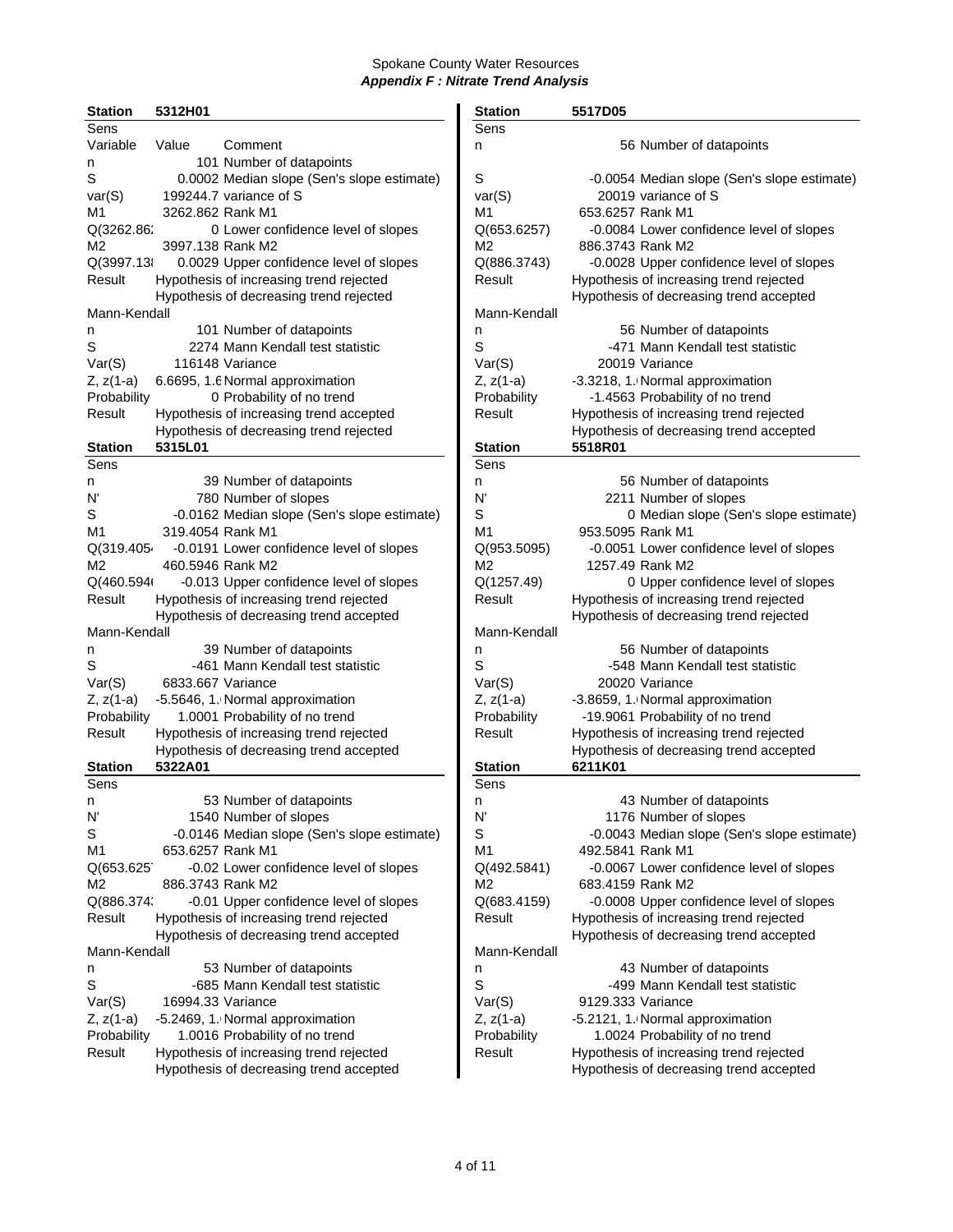| <b>Station</b> | 5322A03           |                                             | <b>Station</b> | 6320D01           |                                         |
|----------------|-------------------|---------------------------------------------|----------------|-------------------|-----------------------------------------|
| Sens           |                   |                                             | Sens           |                   |                                         |
| n              |                   | 50 Number of datapoints                     | n              |                   | 36 Number of datapoints                 |
| N'             |                   | 1225 Number of slopes                       | N'             |                   | 1225 Number of slopes                   |
| S              |                   | -0.0203 Median slope (Sen's slope estimate) | S              |                   | 0 Median slope (Sen's slope             |
| M1             |                   | 514.172 Rank M1                             | M1             | 514.1823 Rank M1  |                                         |
| Q(514.172)     |                   | -0.0244 Lower confidence level of slopes    | Q(514.1823)    |                   | 0 Lower confidence level of s           |
| M <sub>2</sub> |                   | 710.828 Rank M2                             | M2             | 710.8177 Rank M2  |                                         |
| Q(710.828)     |                   | -0.0171 Upper confidence level of slopes    | Q(710.8177)    |                   | 0 Upper confidence level of s           |
| Result         |                   | Hypothesis of increasing trend rejected     | Result         |                   | Hypothesis of increasing trend rejected |
|                |                   |                                             |                |                   | Hypothesis of decreasing trend rejected |
|                |                   | Hypothesis of decreasing trend accepted     | Mann-Kendall   |                   |                                         |
| Mann-Kendall   |                   |                                             |                |                   |                                         |
| n              |                   | 50 Number of datapoints                     | n              |                   | 36 Number of datapoints                 |
| S              |                   | -697 Mann Kendall test statistic            | S              |                   | -109 Mann Kendall test statistic        |
| Var(S)         | 14291.67 Variance |                                             | Var(S)         |                   | 5387 Variance                           |
| $Z, z(1-a)$    |                   | -5.8219, 1. Normal approximation            | $Z, z(1-a)$    |                   | -1.4715, 1. Normal approximation        |
| Probability    |                   | 1 Probability of no trend                   | Probability    |                   | 0.0644 Probability of no trend          |
| Result         |                   | Hypothesis of increasing trend rejected     | Result         |                   | Hypothesis of increasing trend rejected |
|                |                   | Hypothesis of decreasing trend accepted     |                |                   | Hypothesis of decreasing trend rejecte  |
| <b>Station</b> | 5322F01           |                                             | <b>Station</b> | 6327N04           |                                         |
| Sens           |                   |                                             | Sens           |                   |                                         |
| n              |                   | 96 Number of datapoints                     | n              |                   | 30 Number of datapoints                 |
| N'             |                   | 9730 Number of slopes                       | N'             |                   | 465 Number of slopes                    |
| S              |                   | 0 Median slope (Sen's slope estimate)       | S              |                   | -0.0118 Median slope (Sen's slope       |
| var(S)         |                   | 308116.7 variance of S                      | var(S)         |                   | 3461.667 variance of S                  |
| Q(4408.44!     |                   | 0 Lower confidence level of slopes          | Q(184.1075)    |                   | -0.034 Lower confidence level of s      |
| M <sub>2</sub> | 5321.555 Rank M2  |                                             | M2             | 280.8925 Rank M2  |                                         |
| Q(5321.55      |                   | 0 Upper confidence level of slopes          | Q(280.8925)    |                   | 0 Upper confidence level of s           |
| Result         |                   | Hypothesis of increasing trend rejected     | Result         |                   | Hypothesis of increasing trend rejected |
|                |                   | Hypothesis of decreasing trend rejected     |                |                   | Hypothesis of decreasing trend rejecte  |
| Mann-Kendall   |                   |                                             | Mann-Kendall   |                   |                                         |
| n              |                   | 96 Number of datapoints                     | n              |                   | 30 Number of datapoints                 |
| S              |                   | -1033 Mann Kendall test statistic           | S              |                   | -107 Mann Kendall test statistic        |
| Var(S)         | 99813.34 Variance |                                             | Var(S)         | 3141.667 Variance |                                         |
| Z, z(1-a)      |                   | -3.2665, 1. Normal approximation            | $Z, z(1-a)$    |                   | -1.8911, 1. Normal approximation        |
| Probability    |                   | -1.2201 Probability of no trend             | Probability    |                   | 0.0029 Probability of no trend          |
| Result         |                   | Hypothesis of increasing trend rejected     | Result         |                   | Hypothesis of increasing trend rejected |
|                |                   | Hypothesis of decreasing trend accepted     |                |                   |                                         |
|                | 53230E01          |                                             |                | 6328H01           | Hypothesis of decreasing trend accepte  |
| <b>Station</b> |                   |                                             | <b>Station</b> |                   |                                         |
| Sens           |                   |                                             | Sens           |                   |                                         |
| n              |                   | 33 Number of datapoints                     | n              |                   | 50 Number of datapoints                 |
| N'             |                   | 561 Number of slopes                        | N              |                   | 1540 Number of slopes                   |
| S              |                   | -0.0358 Median slope (Sen's slope estimate) | S              |                   | 0 Median slope (Sen's slope             |
| var(S)         |                   | 4550.333 variance of S                      | var(S)         |                   | 20018 variance of S                     |
| Q(225.017;     |                   | -0.05 Lower confidence level of slopes      | Q(653.6286)    |                   | 0 Lower confidence level of s           |
| М2             | 335.9827 Rank M2  |                                             | M2             | 886.3714 Rank M2  |                                         |
| Q(335.982      |                   | -0.0185 Upper confidence level of slopes    | Q(886.3714)    |                   | 0 Upper confidence level of s           |
| Result         |                   | Hypothesis of increasing trend rejected     | Result         |                   | Hypothesis of increasing trend rejected |
|                |                   | Hypothesis of decreasing trend accepted     |                |                   | Hypothesis of decreasing trend rejected |
| Mann-Kendall   |                   |                                             | Mann-Kendall   |                   |                                         |
| n              |                   | 33 Number of datapoints                     | n              |                   | 50 Number of datapoints                 |
| S              |                   | -217 Mann Kendall test statistic            | S              |                   | -91 Mann Kendall test statistic         |
| Var(S)         | 4165.333 Variance |                                             | Var(S)         | 14289.67 Variance |                                         |
| Z, z(1-a)      |                   | -3.3468, 1. Normal approximation            | $Z, z(1-a)$    |                   | -0.7529, 1. Normal approximation        |
| Probability    |                   | -1.5815 Probability of no trend             | Probability    |                   | 0.2256 Probability of no trend          |
| Result         |                   | Hypothesis of increasing trend rejected     | Result         |                   | Hypothesis of increasing trend rejected |
|                |                   | Hypothesis of decreasing trend accepted     |                |                   | Hypothesis of decreasing trend rejecte  |
|                |                   |                                             |                |                   |                                         |

| <b>Station</b>  | 5322A03                                     | <b>Station</b> | 6320D01                                            |
|-----------------|---------------------------------------------|----------------|----------------------------------------------------|
| Sens            |                                             | Sens           |                                                    |
| n               | 50 Number of datapoints                     | n              | 36 Number of datapoints                            |
| N'              | 1225 Number of slopes                       | N'             | 1225 Number of slopes                              |
| S               | -0.0203 Median slope (Sen's slope estimate) | S              | 0 Median slope (Sen's slope estimate)              |
| M1              | 514.172 Rank M1                             | M <sub>1</sub> | 514.1823 Rank M1                                   |
| Q(514.172)      | -0.0244 Lower confidence level of slopes    | Q(514.1823)    | 0 Lower confidence level of slopes                 |
| М2              | 710.828 Rank M2                             | M <sub>2</sub> | 710.8177 Rank M2                                   |
| Q(710.828)      | -0.0171 Upper confidence level of slopes    | Q(710.8177)    | 0 Upper confidence level of slopes                 |
| Result          | Hypothesis of increasing trend rejected     | Result         | Hypothesis of increasing trend rejected            |
|                 | Hypothesis of decreasing trend accepted     |                | Hypothesis of decreasing trend rejected            |
| Mann-Kendall    |                                             | Mann-Kendall   |                                                    |
| n               | 50 Number of datapoints                     | n              | 36 Number of datapoints                            |
| S               | -697 Mann Kendall test statistic            | S              | -109 Mann Kendall test statistic                   |
| Var(S)          | 14291.67 Variance                           | Var(S)         | 5387 Variance                                      |
| Z, z(1-a)       | -5.8219, 1. Normal approximation            | $Z, z(1-a)$    | -1.4715, 1. Normal approximation                   |
| Probability     | 1 Probability of no trend                   | Probability    | 0.0644 Probability of no trend                     |
| Result          | Hypothesis of increasing trend rejected     | Result         | Hypothesis of increasing trend rejected            |
|                 | Hypothesis of decreasing trend accepted     |                | Hypothesis of decreasing trend rejected            |
| <b>Station</b>  | 5322F01                                     | <b>Station</b> | 6327N04                                            |
| Sens            |                                             | Sens           |                                                    |
| n               | 96 Number of datapoints                     | n              | 30 Number of datapoints                            |
| N'              | 9730 Number of slopes                       | N'             | 465 Number of slopes                               |
| S               | 0 Median slope (Sen's slope estimate)       | S              | -0.0118 Median slope (Sen's slope estimate)        |
| var(S)          | 308116.7 variance of S                      | var(S)         | 3461.667 variance of S                             |
| Q(4408.44!      | 0 Lower confidence level of slopes          | Q(184.1075)    | -0.034 Lower confidence level of slopes            |
| М2              | 5321.555 Rank M2                            | M <sub>2</sub> | 280.8925 Rank M2                                   |
| Q(5321.55       | 0 Upper confidence level of slopes          | Q(280.8925)    | 0 Upper confidence level of slopes                 |
| Result          | Hypothesis of increasing trend rejected     | Result         | Hypothesis of increasing trend rejected            |
|                 | Hypothesis of decreasing trend rejected     |                | Hypothesis of decreasing trend rejected            |
| Mann-Kendall    |                                             | Mann-Kendall   |                                                    |
| n               | 96 Number of datapoints                     | n              | 30 Number of datapoints                            |
| S               | -1033 Mann Kendall test statistic           | S              | -107 Mann Kendall test statistic                   |
| Var(S)          | 99813.34 Variance                           | Var(S)         | 3141.667 Variance                                  |
| Z, z(1-a)       | -3.2665, 1. Normal approximation            | $Z, z(1-a)$    | -1.8911, 1. Normal approximation                   |
| Probability     | -1.2201 Probability of no trend             | Probability    | 0.0029 Probability of no trend                     |
| Result          | Hypothesis of increasing trend rejected     | Result         | Hypothesis of increasing trend rejected            |
|                 |                                             |                |                                                    |
|                 | Hypothesis of decreasing trend accepted     |                | Hypothesis of decreasing trend accepted<br>6328H01 |
| Station<br>Sens | 53230E01                                    | <b>Station</b> |                                                    |
|                 |                                             | Sens           |                                                    |
| n               | 33 Number of datapoints                     | n              | 50 Number of datapoints                            |
| N'              | 561 Number of slopes                        | N'             | 1540 Number of slopes                              |
| S               | -0.0358 Median slope (Sen's slope estimate) | S              | 0 Median slope (Sen's slope estimate)              |
| var(S)          | 4550.333 variance of S                      | var(S)         | 20018 variance of S                                |
| Q(225.017:      | -0.05 Lower confidence level of slopes      | Q(653.6286)    | 0 Lower confidence level of slopes                 |
| М2              | 335.9827 Rank M2                            | M2             | 886.3714 Rank M2                                   |
| Q(335.982       | -0.0185 Upper confidence level of slopes    | Q(886.3714)    | 0 Upper confidence level of slopes                 |
| Result          | Hypothesis of increasing trend rejected     | Result         | Hypothesis of increasing trend rejected            |
|                 | Hypothesis of decreasing trend accepted     |                | Hypothesis of decreasing trend rejected            |
| Mann-Kendall    |                                             | Mann-Kendall   |                                                    |
| n               | 33 Number of datapoints                     | n              | 50 Number of datapoints                            |
| S               | -217 Mann Kendall test statistic            | S              | -91 Mann Kendall test statistic                    |
| Var(S)          | 4165.333 Variance                           | Var(S)         | 14289.67 Variance                                  |
| Z, z(1-a)       | -3.3468, 1. Normal approximation            | $Z, z(1-a)$    | -0.7529, 1. Normal approximation                   |
| Probability     | -1.5815 Probability of no trend             | Probability    | 0.2256 Probability of no trend                     |
| Result          | Hypothesis of increasing trend rejected     | Result         | Hypothesis of increasing trend rejected            |
|                 | Hypothesis of decreasing trend accepted     |                | Hypothesis of decreasing trend rejected            |
|                 |                                             |                |                                                    |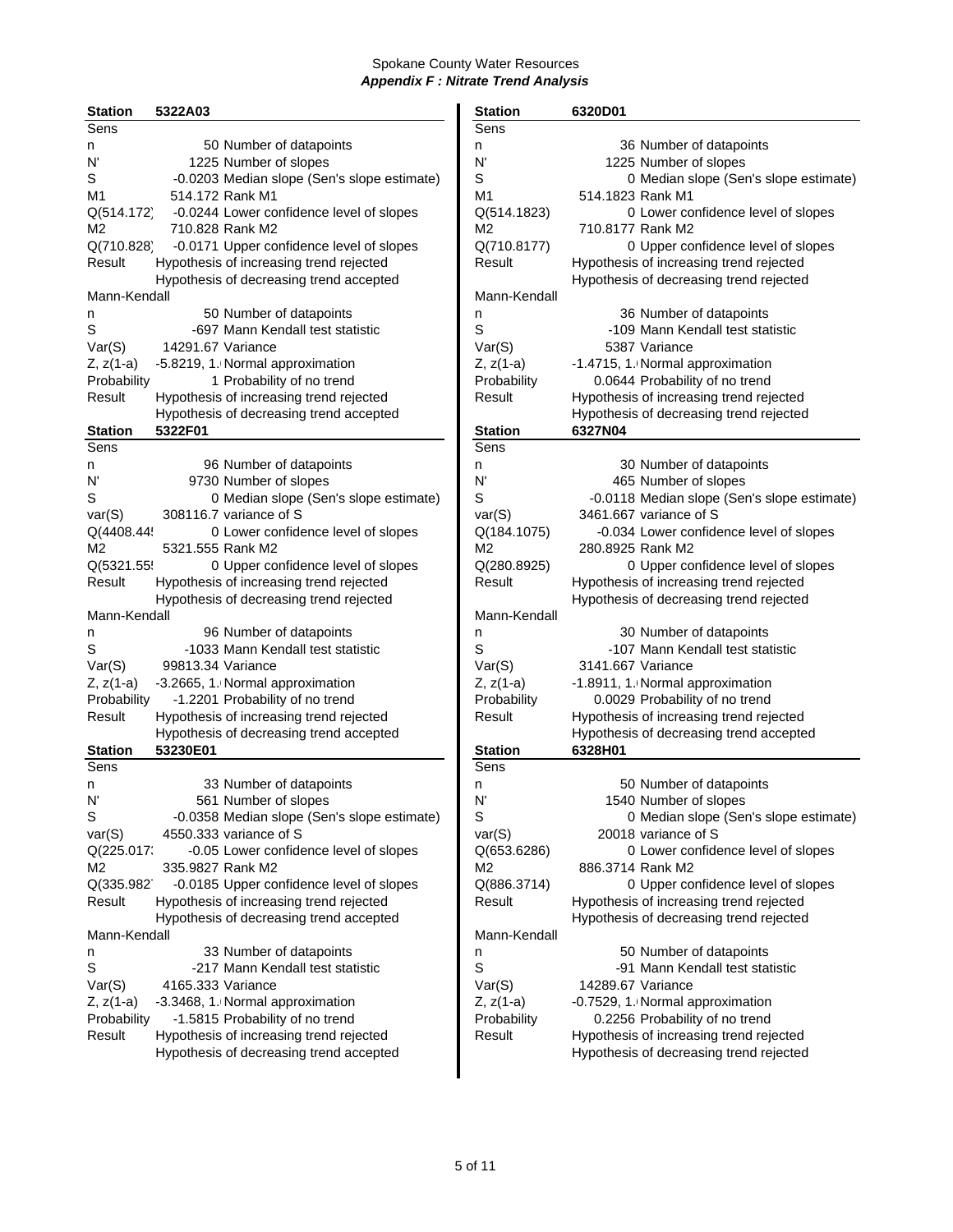| <b>Station</b> | 5324G01           |                                         | <b>Station</b> | 6330J01                                 |
|----------------|-------------------|-----------------------------------------|----------------|-----------------------------------------|
| <b>Sens</b>    |                   |                                         | Sens           |                                         |
| n              |                   | 106 Number of datapoints                | n              | 35 Number of datapoints                 |
| N'             |                   | 9730 Number of slopes                   | N'             | 630 Number of slopes                    |
| S              |                   | 0 Median slope (Sen's slope estimate)   | S              | -0.01 Median slope (Sen's slope         |
| var(S)         |                   | 308115.7 variance of S                  | var(S)         | 5390 variance of S                      |
| Q(4408.44!     |                   | 0 Lower confidence level of slopes      | Q(254.6148)    | -0.015 Lower confidence level of s      |
| М2             |                   | 5321.555 Rank M2                        | M2             | 375.3852 Rank M2                        |
| Q(5321.55      |                   | 0 Upper confidence level of slopes      | Q(375.3852)    | -0.005 Upper confidence level of s      |
| Result         |                   | Hypothesis of increasing trend rejected | Result         | Hypothesis of increasing trend rejected |
|                |                   | Hypothesis of decreasing trend rejected |                | Hypothesis of decreasing trend accept   |
| Mann-Kendall   |                   |                                         | Mann-Kendall   |                                         |
| n              |                   | 106 Number of datapoints                | n              | 35 Number of datapoints                 |
| S              |                   | -420 Mann Kendall test statistic        | S              | -237 Mann Kendall test statistic        |
| Var(S)         | 134177.3 Variance |                                         | Var(S)         | 4958.333 Variance                       |
| Z, z(1-a)      |                   | -1.1439, 1. Normal approximation        | $Z, z(1-a)$    | -3.3515, 1. Normal approximation        |
| Probability    |                   | 0.1248 Probability of no trend          | Probability    | -1.6068 Probability of no trend         |
| Result         |                   | Hypothesis of increasing trend rejected | Result         | Hypothesis of increasing trend rejected |
|                |                   | Hypothesis of decreasing trend rejected |                | Hypothesis of decreasing trend accept   |
| <b>Station</b> | 5404A01           |                                         | <b>Station</b> | 6331J01                                 |
| Sens           |                   |                                         | Sens           |                                         |
|                |                   | 7 Number of datapoints                  |                | 31 Number of datapoints                 |
| n<br>N'        |                   | 36 Number of slopes                     | n<br>N'        |                                         |
| S              |                   |                                         | S              | 528 Number of slopes                    |
|                |                   | 0 Median slope (Sen's slope estimate)   |                | -0.0067 Median slope (Sen's slope       |
| var(S)         |                   | 91 variance of S                        | var(S)         | 4165.333 variance of S                  |
| Q(10.1539)     |                   | 0 Lower confidence level of slopes      | Q(210.9164)    | -0.0088 Lower confidence level of s     |
| M <sub>2</sub> |                   | 25.8462 Rank M2                         | M2             | 317.0836 Rank M2                        |
| Q(25.8462)     |                   | 0 Upper confidence level of slopes      | Q(317.0836)    | -0.0043 Upper confidence level of s     |
| Result         |                   | Hypothesis of increasing trend rejected | Result         | Hypothesis of increasing trend rejected |
|                |                   | Hypothesis of decreasing trend rejected |                | Hypothesis of decreasing trend accept   |
| Mann-Kendall   |                   |                                         | Mann-Kendall   |                                         |
| n              |                   | 7 Number of datapoints                  | n              | 31 Number of datapoints                 |
| S              |                   | 2 Mann Kendall test statistic           | S              | -251 Mann Kendall test statistic        |
| Var(S)         |                   | 43.3333 Variance                        | Var(S)         | 3461.667 Variance                       |
| Z, z(1-a)      |                   | 0.1519, 1.6 Normal approximation        | $Z, z(1-a)$    | -4.2491, 1. Normal approximation        |
| Probability    |                   | 0.4396 Probability of no trend          | Probability    | -60593.19 Probability of no trend       |
| Result         |                   | Hypothesis of increasing trend rejected | Result         | Hypothesis of increasing trend rejected |
|                |                   | Hypothesis of decreasing trend rejected |                | Hypothesis of decreasing trend accept   |
| <b>Station</b> | 5405K01           |                                         | <b>Station</b> | 6436N01                                 |
| Sens           |                   |                                         | Sens           |                                         |
| n              |                   | 25 Number of datapoints                 | n              | 10 Number of datapoints                 |
| N'             |                   | 496 Number of slopes                    | N'             | 45 Number of slopes                     |
| S              |                   | 0 Median slope (Sen's slope estimate)   | S              | -0.04 Median slope (Sen's slope         |
| var(S)         |                   | 3802.667 variance of S                  | var(S)         | 125 variance of S                       |
| Q(197.279      |                   | 0 Lower confidence level of slopes      | Q(13.3042)     | -0.475 Lower confidence level of s      |
| М2             | 298.7201 Rank M2  |                                         | M2             | 31.6958 Rank M2                         |
| Q(298.720      |                   | 0 Upper confidence level of slopes      | Q(31.6958)     | 0.23 Upper confidence level of s        |
| Result         |                   | Hypothesis of increasing trend rejected | Result         | Hypothesis of increasing trend rejected |
|                |                   | Hypothesis of decreasing trend rejected |                | Hypothesis of decreasing trend rejected |
| Mann-Kendall   |                   |                                         | Mann-Kendall   |                                         |
| n              |                   | 25 Number of datapoints                 | n              | 10 Number of datapoints                 |
| S              |                   | -37 Mann Kendall test statistic         | S              | -1 Mann Kendall test statistic          |
| Var(S)         | 1833.333 Variance |                                         | Var(S)         | 125 Variance                            |
| Z, z(1-a)      |                   | -0.8408, 1. Normal approximation        | $Z, z(1-a)$    | 0.00, 1.645 Normal approximation        |
| Probability    |                   | 0.2 Probability of no trend             | Probability    | 0.5 Probability of no trend             |
| Result         |                   | Hypothesis of increasing trend rejected | Result         | Hypothesis of increasing trend rejected |
|                |                   | Hypothesis of decreasing trend rejected |                | Hypothesis of decreasing trend rejected |

| <b>Station</b> | 5324G01           |                                         | <b>Station</b>         | 6330J01                                            |
|----------------|-------------------|-----------------------------------------|------------------------|----------------------------------------------------|
| Sens           |                   |                                         | Sens                   |                                                    |
| n              |                   | 106 Number of datapoints                | n                      | 35 Number of datapoints                            |
| N'             |                   | 9730 Number of slopes                   | N                      | 630 Number of slopes                               |
| S              |                   | 0 Median slope (Sen's slope estimate)   | $\mathsf S$            | -0.01 Median slope (Sen's slope estimate)          |
| var(S)         |                   | 308115.7 variance of S                  | var(S)                 | 5390 variance of S                                 |
| Q(4408.44!     |                   | 0 Lower confidence level of slopes      | Q(254.6148)            | -0.015 Lower confidence level of slopes            |
| М2             | 5321.555 Rank M2  |                                         | M2                     | 375.3852 Rank M2                                   |
| Q(5321.55      |                   | 0 Upper confidence level of slopes      | Q(375.3852)            | -0.005 Upper confidence level of slopes            |
| Result         |                   | Hypothesis of increasing trend rejected | Result                 | Hypothesis of increasing trend rejected            |
|                |                   | Hypothesis of decreasing trend rejected |                        | Hypothesis of decreasing trend accepted            |
| Mann-Kendall   |                   |                                         | Mann-Kendall           |                                                    |
|                |                   | 106 Number of datapoints                |                        | 35 Number of datapoints                            |
| n              |                   |                                         | n                      |                                                    |
| S              |                   | -420 Mann Kendall test statistic        | S                      | -237 Mann Kendall test statistic                   |
| Var(S)         | 134177.3 Variance |                                         | Var(S)                 | 4958.333 Variance                                  |
| Z, z(1-a)      |                   | -1.1439, 1. Normal approximation        | $Z, z(1-a)$            | -3.3515, 1. Normal approximation                   |
| Probability    |                   | 0.1248 Probability of no trend          | Probability            | -1.6068 Probability of no trend                    |
| Result         |                   | Hypothesis of increasing trend rejected | Result                 | Hypothesis of increasing trend rejected            |
|                |                   | Hypothesis of decreasing trend rejected |                        | Hypothesis of decreasing trend accepted            |
| <b>Station</b> | 5404A01           |                                         | <b>Station</b>         | 6331J01                                            |
| Sens           |                   |                                         | Sens                   |                                                    |
| n              |                   | 7 Number of datapoints                  | n                      | 31 Number of datapoints                            |
| N'             |                   | 36 Number of slopes                     | N                      | 528 Number of slopes                               |
| S              |                   | 0 Median slope (Sen's slope estimate)   | S                      | -0.0067 Median slope (Sen's slope estimate)        |
| var(S)         |                   | 91 variance of S                        | var(S)                 | 4165.333 variance of S                             |
| Q(10.1539)     |                   | 0 Lower confidence level of slopes      | Q(210.9164)            | -0.0088 Lower confidence level of slopes           |
| М2             |                   | 25.8462 Rank M2                         | M <sub>2</sub>         | 317.0836 Rank M2                                   |
| Q(25.8462)     |                   | 0 Upper confidence level of slopes      | Q(317.0836)            | -0.0043 Upper confidence level of slopes           |
| Result         |                   | Hypothesis of increasing trend rejected | Result                 | Hypothesis of increasing trend rejected            |
|                |                   | Hypothesis of decreasing trend rejected |                        | Hypothesis of decreasing trend accepted            |
| Mann-Kendall   |                   |                                         | Mann-Kendall           |                                                    |
| n              |                   | 7 Number of datapoints                  | n                      | 31 Number of datapoints                            |
| S              |                   | 2 Mann Kendall test statistic           | S                      | -251 Mann Kendall test statistic                   |
| Var(S)         |                   | 43.3333 Variance                        | Var(S)                 | 3461.667 Variance                                  |
| Z, z(1-a)      |                   | 0.1519, 1.6 Normal approximation        | $Z, z(1-a)$            | -4.2491, 1. Normal approximation                   |
| Probability    |                   | 0.4396 Probability of no trend          | Probability            | -60593.19 Probability of no trend                  |
| Result         |                   | Hypothesis of increasing trend rejected | Result                 | Hypothesis of increasing trend rejected            |
|                |                   | Hypothesis of decreasing trend rejected |                        |                                                    |
|                | 5405K01           |                                         |                        | Hypothesis of decreasing trend accepted<br>6436N01 |
| <b>Station</b> |                   |                                         | <b>Station</b><br>Sens |                                                    |
| Sens           |                   |                                         |                        |                                                    |
| n              |                   | 25 Number of datapoints                 | n                      | 10 Number of datapoints                            |
| N'             |                   | 496 Number of slopes                    | N'                     | 45 Number of slopes                                |
| S              |                   | 0 Median slope (Sen's slope estimate)   | S                      | -0.04 Median slope (Sen's slope estimate)          |
| var(S)         |                   | 3802.667 variance of S                  | var(S)                 | 125 variance of S                                  |
| Q(197.279!     |                   | 0 Lower confidence level of slopes      | Q(13.3042)             | -0.475 Lower confidence level of slopes            |
| М2             | 298.7201 Rank M2  |                                         | M2                     | 31.6958 Rank M2                                    |
| Q(298.720      |                   | 0 Upper confidence level of slopes      | Q(31.6958)             | 0.23 Upper confidence level of slopes              |
| Result         |                   | Hypothesis of increasing trend rejected | Result                 | Hypothesis of increasing trend rejected            |
|                |                   | Hypothesis of decreasing trend rejected |                        | Hypothesis of decreasing trend rejected            |
| Mann-Kendall   |                   |                                         | Mann-Kendall           |                                                    |
| n              |                   | 25 Number of datapoints                 | n                      | 10 Number of datapoints                            |
| S              |                   | -37 Mann Kendall test statistic         | S                      | -1 Mann Kendall test statistic                     |
| Var(S)         | 1833.333 Variance |                                         | Var(S)                 | 125 Variance                                       |
| Z, z(1-a)      |                   | -0.8408, 1. Normal approximation        | $Z, z(1-a)$            | 0.00, 1.645 Normal approximation                   |
| Probability    |                   | 0.2 Probability of no trend             | Probability            | 0.5 Probability of no trend                        |
| Result         |                   | Hypothesis of increasing trend rejected | Result                 | Hypothesis of increasing trend rejected            |
|                |                   | Hypothesis of decreasing trend rejected |                        | Hypothesis of decreasing trend rejected            |
|                |                   |                                         |                        |                                                    |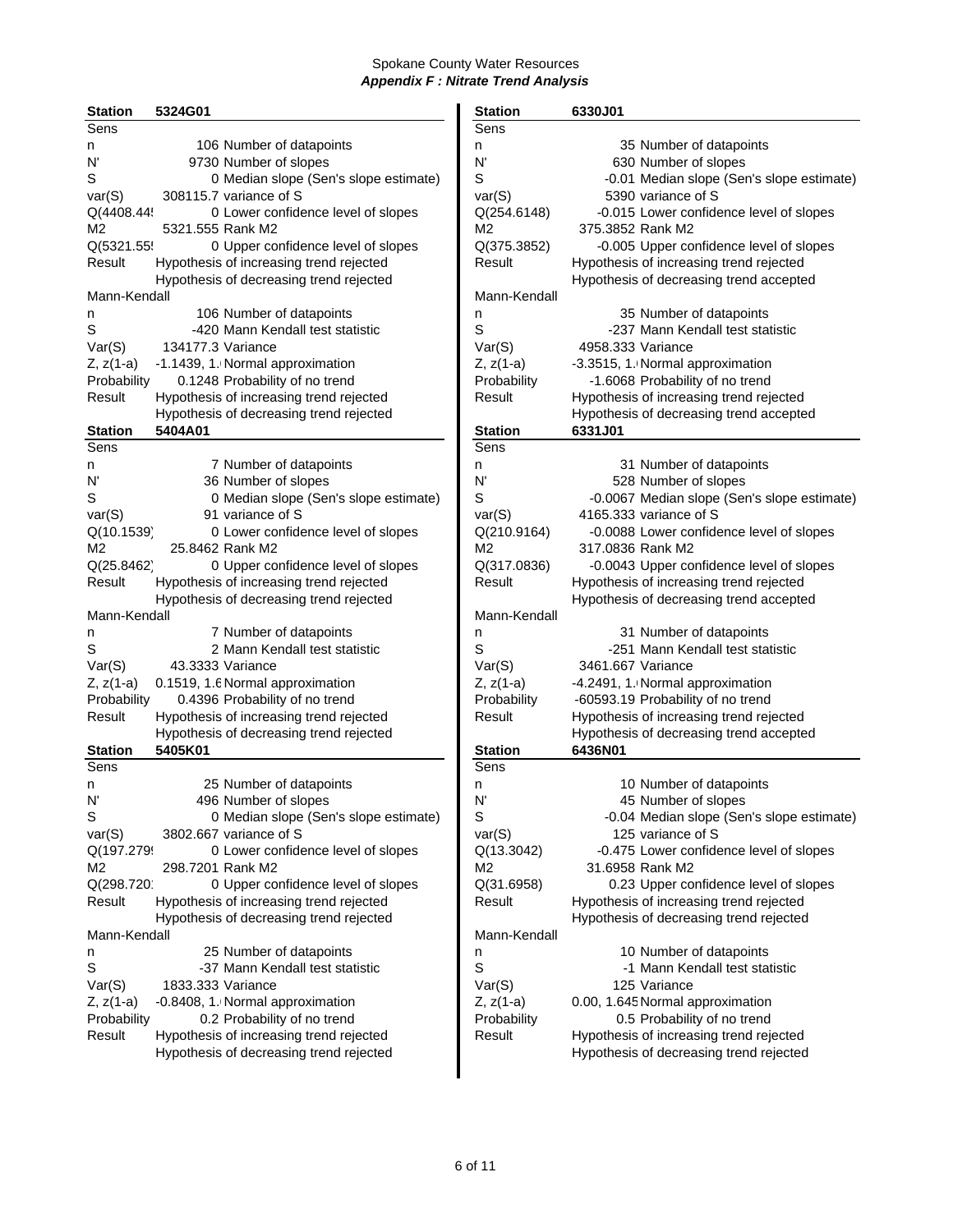| <b>Station</b> | 5407C01           |                                               | <b>Station</b> | 6524R01           |                                         |
|----------------|-------------------|-----------------------------------------------|----------------|-------------------|-----------------------------------------|
| <b>Sens</b>    |                   |                                               | Sens           |                   |                                         |
| n              |                   | 22 Number of datapoints                       | n              |                   | 36 Number of datapoints                 |
| N'             |                   | 703 Number of slopes                          | N'             |                   | 630 Number of slopes                    |
| S              |                   | 0 Median slope (Sen's slope estimate)         | S              |                   | -0.0098 Median slope (Sen's slope       |
| var(S)         |                   | 6327 variance of S                            | var(S)         |                   | 5390 variance of S                      |
| Q(286.076      |                   | 0 Lower confidence level of slopes            | Q(254.6148)    |                   | -0.0188 Lower confidence level of s     |
| M2             | 416.9236 Rank M2  |                                               | M2             | 375.3852 Rank M2  |                                         |
|                |                   |                                               |                |                   |                                         |
| Q(416.923)     |                   | 0 Upper confidence level of slopes            | Q(375.3852)    |                   | -0.0005 Upper confidence level of s     |
| Result         |                   | Hypothesis of increasing trend rejected       | Result         |                   | Hypothesis of increasing trend rejected |
|                |                   | Hypothesis of decreasing trend rejected       |                |                   | Hypothesis of decreasing trend accept   |
| Mann-Kendall   |                   |                                               | Mann-Kendall   |                   |                                         |
| n              |                   | 22 Number of datapoints                       | n              |                   | 36 Number of datapoints                 |
| $\rm S$        |                   | 91 Mann Kendall test statistic                | S              |                   | -126 Mann Kendall test statistic        |
| Var(S)         | 1257.667 Variance |                                               | Var(S)         |                   | 5390 Variance                           |
| Z, z(1-a)      |                   | 2.5378, 1.6 Normal approximation              | $Z, z(1-a)$    |                   | -1.7026, 1. Normal approximation        |
| Probability    |                   | 0.0056 Probability of no trend                | Probability    |                   | 0.03 Probability of no trend            |
| Result         |                   | Hypothesis of increasing trend accepted       | Result         |                   | Hypothesis of increasing trend rejected |
|                |                   | Hypothesis of decreasing trend rejected       |                |                   | Hypothesis of decreasing trend accept   |
| <b>Station</b> | 5408N01           |                                               | <b>Station</b> | 6524R01           |                                         |
| Sens           |                   |                                               | Sens           |                   |                                         |
| n              |                   | 67 Number of datapoints                       | n              |                   | 36 Number of datapoints                 |
| N'             |                   | 3003 Number of slopes                         | N'             |                   | 630 Number of slopes                    |
| S              |                   |                                               | $\mathsf S$    |                   | -0.0098 Median slope (Sen's slope       |
|                |                   | 0 Median slope (Sen's slope estimate)         |                |                   |                                         |
| M1             | 1310.866 Rank M1  |                                               | M1             | 254.6148 Rank M1  |                                         |
| Q(1310.86(     |                   | -0.0037 Lower confidence level of slopes      | Q(254.6148)    |                   | -0.0188 Lower confidence level of s     |
| M <sub>2</sub> | 1692.134 Rank M2  |                                               | M <sub>2</sub> | 375.3852 Rank M2  |                                         |
| Q(1692.134     |                   | 0 Upper confidence level of slopes            | Q(375.3852)    |                   | -0.0005 Upper confidence level of s     |
| Result         |                   | Hypothesis of increasing trend rejected       | Result         |                   | Hypothesis of increasing trend rejected |
|                |                   | Hypothesis of decreasing trend rejected       |                |                   | Hypothesis of decreasing trend accept   |
| Mann-Kendall   |                   |                                               | Mann-Kendall   |                   |                                         |
| n              |                   | 67 Number of datapoints                       | n              |                   | 36 Number of datapoints                 |
| S              |                   | -768 Mann Kendall test statistic              | S              |                   | -126 Mann Kendall test statistic        |
| Var(S)         | 34146.67 Variance |                                               | Var(S)         |                   | 5390 Variance                           |
| Z, z(1-a)      |                   | -4.1507, 1. Normal approximation              | $Z, z(1-a)$    |                   | -1.7026, 1. Normal approximation        |
|                |                   | Probability -1048.062 Probability of no trend | Probability    |                   | 0.03 Probability of no trend            |
| Result         |                   | Hypothesis of increasing trend rejected       | Result         |                   | Hypothesis of increasing trend rejected |
|                |                   | Hypothesis of decreasing trend accepted       |                |                   | Hypothesis of decreasing trend accept   |
| <b>Station</b> | 5409C02           |                                               | <b>Station</b> | 6525R01           |                                         |
| Sens           |                   |                                               | Sens           |                   |                                         |
| n              |                   | 22 Number of datapoints                       | n              |                   | 44 Number of datapoints                 |
| N'             |                   | 253 Number of slopes                          | N'             |                   | 990 Number of slopes                    |
|                |                   |                                               | S              |                   |                                         |
| S              |                   | 0 Median slope (Sen's slope estimate)         |                |                   | -0.0068 Median slope (Sen's slope       |
| M1             |                   | 95.357 Rank M1                                | M <sub>1</sub> | 410.9197 Rank M1  |                                         |
| Q(95.357)      |                   | -0.0071 Lower confidence level of slopes      | Q(410.9197)    |                   | -0.0089 Lower confidence level of s     |
| M2             |                   | 157.643 Rank M2                               | M2             | 579.0803 Rank M2  |                                         |
| Q(157.643)     |                   | 0.0029 Upper confidence level of slopes       | Q(579.0803)    |                   | -0.005 Upper confidence level of s      |
| Result         |                   | Hypothesis of increasing trend rejected       | Result         |                   | Hypothesis of increasing trend rejected |
|                |                   | Hypothesis of decreasing trend rejected       |                |                   | Hypothesis of decreasing trend accepte  |
| Mann-Kendall   |                   |                                               | Mann-Kendall   |                   |                                         |
| n              |                   | 22 Number of datapoints                       | n              |                   | 44 Number of datapoints                 |
| S              |                   | -3 Mann Kendall test statistic                | S              |                   | -565 Mann Kendall test statistic        |
| Var(S)         | 1257.667 Variance |                                               | Var(S)         | 9775.333 Variance |                                         |
| Z, z(1-a)      |                   | -0.0564, 1. Normal approximation              | $Z, z(1-a)$    |                   | -5.7044, 1. Normal approximation        |
| Probability    |                   | 0.4775 Probability of no trend                | Probability    |                   | 1 Probability of no trend               |
| Result         |                   | Hypothesis of increasing trend rejected       | Result         |                   | Hypothesis of increasing trend rejected |
|                |                   | Hypothesis of decreasing trend rejected       |                |                   | Hypothesis of decreasing trend accepte  |
|                |                   |                                               |                |                   |                                         |

| <b>Station</b>       | 5407C01           |                                                             | <b>Station</b>    | 6524R01                                                                            |
|----------------------|-------------------|-------------------------------------------------------------|-------------------|------------------------------------------------------------------------------------|
| Sens                 |                   |                                                             | Sens              |                                                                                    |
| n                    |                   | 22 Number of datapoints                                     | n                 | 36 Number of datapoints                                                            |
| N'                   |                   | 703 Number of slopes                                        | N'                | 630 Number of slopes                                                               |
| S                    |                   | 0 Median slope (Sen's slope estimate)                       | S                 | -0.0098 Median slope (Sen's slope estimate)                                        |
| var(S)               |                   | 6327 variance of S                                          | var(S)            | 5390 variance of S                                                                 |
| Q(286.0764           |                   | 0 Lower confidence level of slopes                          | Q(254.6148)       | -0.0188 Lower confidence level of slopes                                           |
| М2                   | 416.9236 Rank M2  |                                                             | M2                | 375.3852 Rank M2                                                                   |
| Q(416.923)           |                   | 0 Upper confidence level of slopes                          | Q(375.3852)       | -0.0005 Upper confidence level of slopes                                           |
| Result               |                   | Hypothesis of increasing trend rejected                     | Result            | Hypothesis of increasing trend rejected                                            |
|                      |                   | Hypothesis of decreasing trend rejected                     |                   | Hypothesis of decreasing trend accepted                                            |
| Mann-Kendall         |                   |                                                             | Mann-Kendall      |                                                                                    |
| n                    |                   | 22 Number of datapoints                                     | n                 | 36 Number of datapoints                                                            |
| S                    |                   | 91 Mann Kendall test statistic                              | S                 | -126 Mann Kendall test statistic                                                   |
| Var(S)               | 1257.667 Variance |                                                             | Var(S)            | 5390 Variance                                                                      |
| Z, z(1-a)            |                   | 2.5378, 1.6 Normal approximation                            | $Z, z(1-a)$       | -1.7026, 1. Normal approximation                                                   |
| Probability          |                   | 0.0056 Probability of no trend                              | Probability       | 0.03 Probability of no trend                                                       |
| Result               |                   | Hypothesis of increasing trend accepted                     | Result            | Hypothesis of increasing trend rejected                                            |
|                      |                   | Hypothesis of decreasing trend rejected                     |                   | Hypothesis of decreasing trend accepted                                            |
| Station              | 5408N01           |                                                             | <b>Station</b>    | 6524R01                                                                            |
| Sens                 |                   |                                                             | Sens              |                                                                                    |
| n                    |                   | 67 Number of datapoints                                     | n                 | 36 Number of datapoints                                                            |
| N'                   |                   | 3003 Number of slopes                                       | N'                | 630 Number of slopes                                                               |
| S                    |                   | 0 Median slope (Sen's slope estimate)                       | S                 | -0.0098 Median slope (Sen's slope estimate)                                        |
| M1                   | 1310.866 Rank M1  |                                                             | M <sub>1</sub>    | 254.6148 Rank M1                                                                   |
| Q(1310.86(           |                   | -0.0037 Lower confidence level of slopes                    | Q(254.6148)       | -0.0188 Lower confidence level of slopes                                           |
| М2                   | 1692.134 Rank M2  |                                                             | M2                | 375.3852 Rank M2                                                                   |
| Q(1692.134           |                   | 0 Upper confidence level of slopes                          | Q(375.3852)       | -0.0005 Upper confidence level of slopes                                           |
| Result               |                   | Hypothesis of increasing trend rejected                     | Result            | Hypothesis of increasing trend rejected                                            |
|                      |                   | Hypothesis of decreasing trend rejected                     |                   | Hypothesis of decreasing trend accepted                                            |
| Mann-Kendall         |                   |                                                             | Mann-Kendall      |                                                                                    |
| n                    |                   | 67 Number of datapoints                                     | n                 | 36 Number of datapoints                                                            |
| S                    |                   | -768 Mann Kendall test statistic                            | S                 | -126 Mann Kendall test statistic                                                   |
| Var(S)               | 34146.67 Variance |                                                             | Var(S)            | 5390 Variance                                                                      |
| Z, z(1-a)            |                   | -4.1507, 1. Normal approximation                            | $Z, z(1-a)$       | -1.7026, 1. Normal approximation                                                   |
|                      |                   | Probability -1048.062 Probability of no trend               | Probability       | 0.03 Probability of no trend                                                       |
| Result               |                   | Hypothesis of increasing trend rejected                     | Result            | Hypothesis of increasing trend rejected                                            |
|                      |                   | Hypothesis of decreasing trend accepted                     |                   | Hypothesis of decreasing trend accepted                                            |
| Station              | 5409C02           |                                                             | <b>Station</b>    | 6525R01                                                                            |
| Sens                 |                   |                                                             | Sens              |                                                                                    |
|                      |                   | 22 Number of datapoints                                     |                   | 44 Number of datapoints                                                            |
| n<br>N'              |                   | 253 Number of slopes                                        | n<br>N'           | 990 Number of slopes                                                               |
| S                    |                   | 0 Median slope (Sen's slope estimate)                       | S                 | -0.0068 Median slope (Sen's slope estimate)                                        |
| M1                   |                   | 95.357 Rank M1                                              | M1                | 410.9197 Rank M1                                                                   |
|                      |                   |                                                             |                   |                                                                                    |
| Q(95.357)<br>М2      |                   | -0.0071 Lower confidence level of slopes<br>157.643 Rank M2 | Q(410.9197)<br>M2 | -0.0089 Lower confidence level of slopes<br>579.0803 Rank M2                       |
|                      |                   | 0.0029 Upper confidence level of slopes                     | Q(579.0803)       |                                                                                    |
| Q(157.643)<br>Result |                   |                                                             | Result            | -0.005 Upper confidence level of slopes<br>Hypothesis of increasing trend rejected |
|                      |                   | Hypothesis of increasing trend rejected                     |                   | Hypothesis of decreasing trend accepted                                            |
| Mann-Kendall         |                   | Hypothesis of decreasing trend rejected                     | Mann-Kendall      |                                                                                    |
|                      |                   |                                                             |                   |                                                                                    |
| n                    |                   | 22 Number of datapoints                                     | n                 | 44 Number of datapoints                                                            |
| S                    |                   | -3 Mann Kendall test statistic                              | S                 | -565 Mann Kendall test statistic                                                   |
| Var(S)               | 1257.667 Variance |                                                             | Var(S)            | 9775.333 Variance                                                                  |
| Z, z(1-a)            |                   | -0.0564, 1. Normal approximation                            | $Z, z(1-a)$       | -5.7044, 1. Normal approximation                                                   |
| Probability          |                   | 0.4775 Probability of no trend                              | Probability       | 1 Probability of no trend                                                          |
| Result               |                   | Hypothesis of increasing trend rejected                     | Result            | Hypothesis of increasing trend rejected                                            |
|                      |                   | Hypothesis of decreasing trend rejected                     |                   | Hypothesis of decreasing trend accepted                                            |